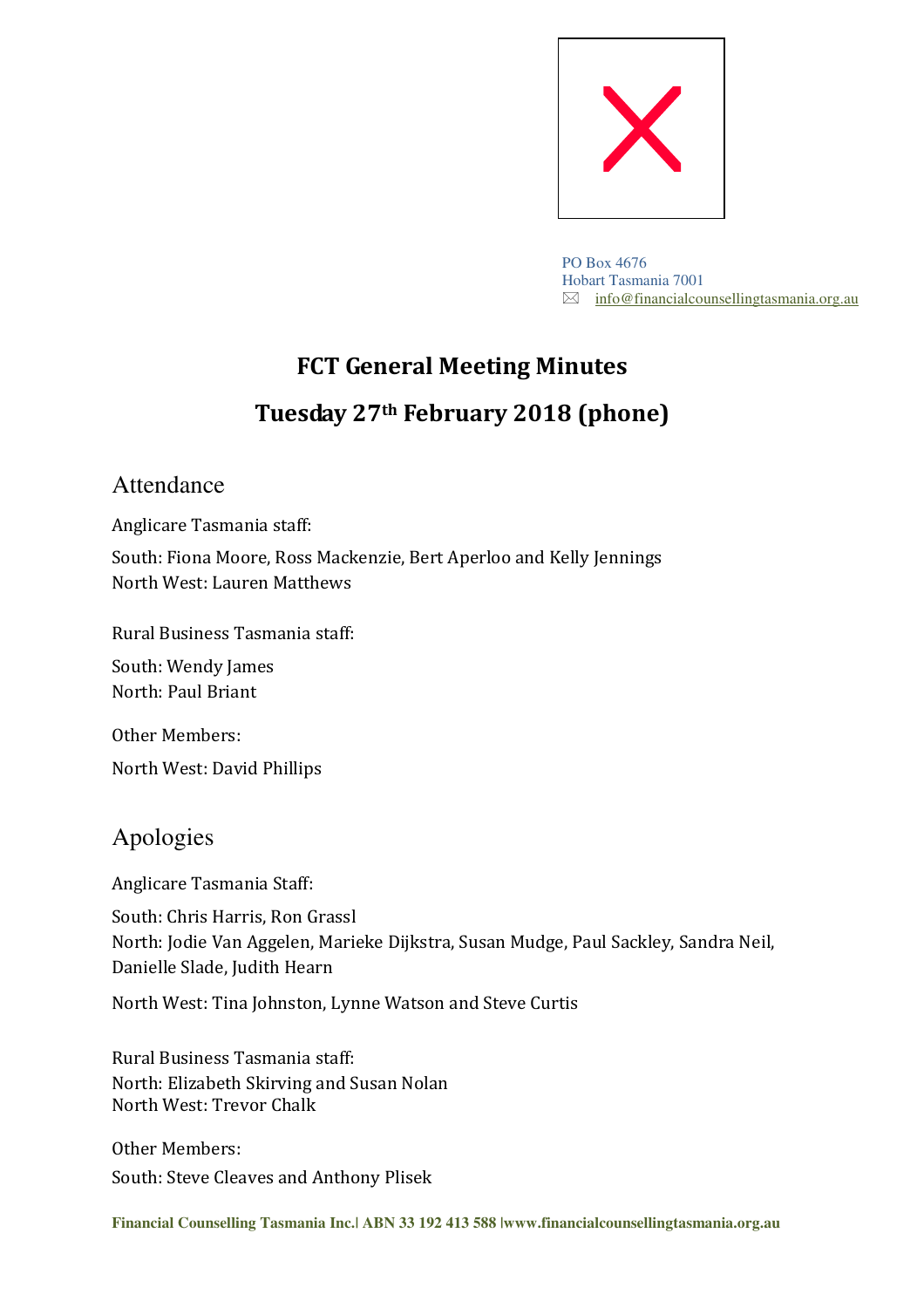Meeting opened by Fiona 10:02am.

## **Minutes of the last meeting**

No comments. Moved by Lauren, seconded by Ross.

# **Business arising from minutes**

FCT website isn't updated as yet, Lauren has had a brief look, and has set aside time to work on it. Lauren to talk with Ross re moving domain name, cost and registering.

# **President's Report**

President's report is a combination of FCA and FCT items.

At the last general meeting, Peter Gartland from FCRC attended to discuss training and professional development opportunities. Anna (Training Manager FCRC) has a meeting on 28th Feb and is talking with providers. Fiona will pass on the information as soon as received. Campbelltown could be a suitable training location, to be discussed once training confirmed.

The third FCT conference was held in Latrobe in October. Feedback has been really positive in particular from the Major of Latrobe, Laura Pringle from Credit Corp, James from CIO and CBA.

Membership changes recently, Anthony Plisek retired from Anglicare, Steve Cleaves retired from Colony47 and Leigh Noye from Rural Financial Counselling. We have gained two new members, Chris Harris Anglicare South and David Phillips North West.

Moved by Paul, seconded by Bert.

**Secretary's Report** – nothing to report.

### **Treasures Report**

Steve Curtis is on leave, he has sent the budget by email in January. Budget is looking healthy. Fiona offered to resent budget to anyone that missed it.

Moved by Paul, seconded by Lauren.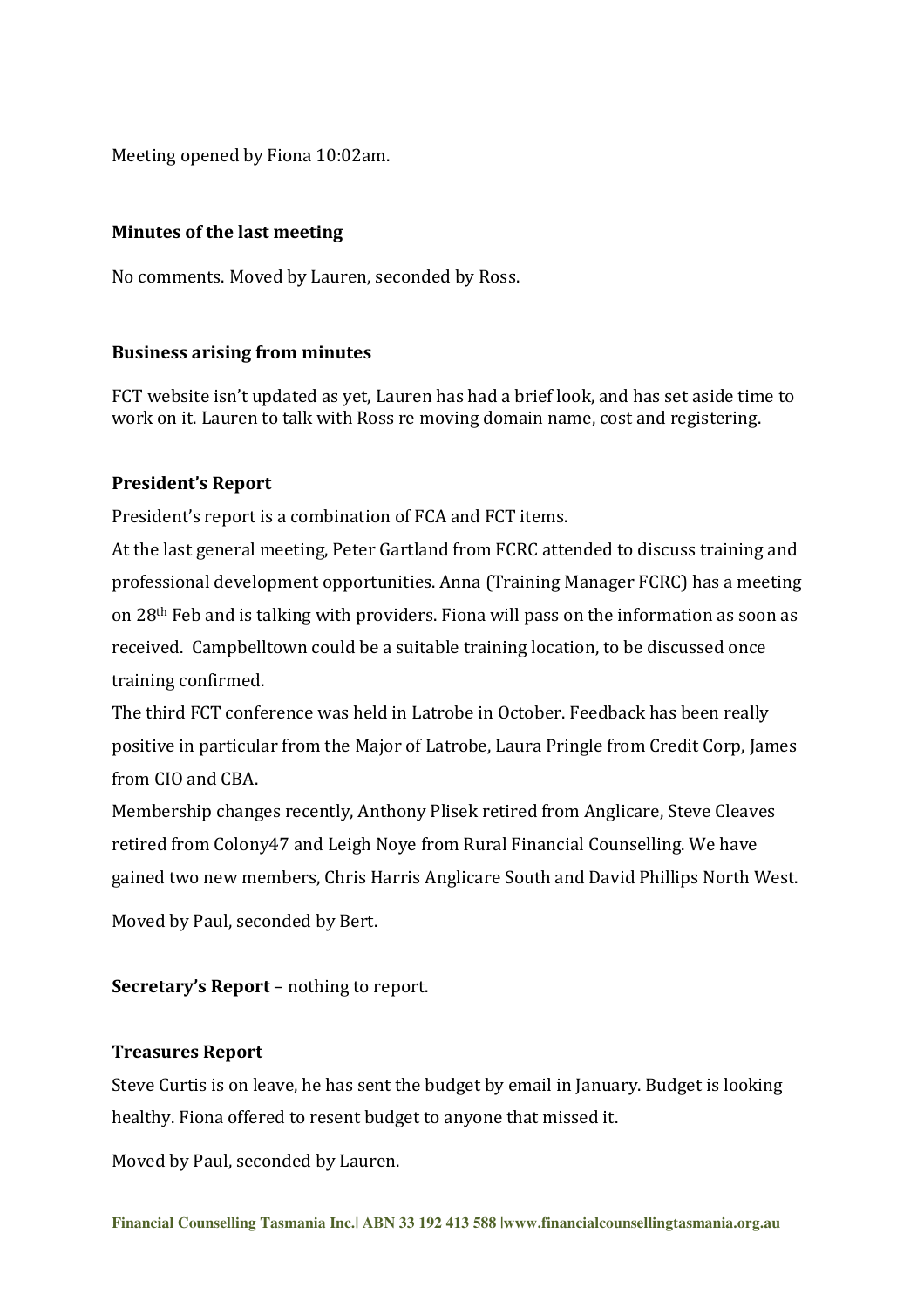#### **FCA Report**

Important item for FCA at the moment is the national supervision policy which has been discussed at the last two meetings. The draft has been distributed and Fiona has received some feedback so far, urged all members to read the draft and provide feedback.

The focus of the national supervision policy at the moment is 'what is supervision'. The lines are blurred between the different types of supervision and it will be beneficial to have a national supervision policy to guide agencies. Jane and Rural Financial Counselling have been provided with the draft for review.

Bert suggested this might be something to raise in his capacity as Anglicare bargaining agreement rep.

NSW FC website has information about their supervision policy. Fiona reports that most states do have policies and these are being looked at for the national policy. The Rep council are meeting next at the FCA conference.

FCA are working with community legal centres issues regarding for profit budgeting and credit repair companies. There have been reported issues for clients where payments have not been made by these companies to creditors.

Ongoing campaigning re payday lenders and consumer leases. Labor has submitted as a private members bill. Hopefully the work in this area will strengthen the laws and loopholes. FCA is encouraging Financial Counsellors to approach local members of parliament.

Speckle Loans – Good Shepherd have also been a topic of interest. They are essentially payday loans, 10% set up fee and 2% interest per month. Consumers must have less than 50% Centrelink income to apply. Good Shepherd employ financial counsellors, which means they are actually working for a credit provider. Speckle launched in Tasmania and said they consulted with financial counsellors about this, but this appears not to have occurred. There has been a committee set up with four state presidents to explore this issue. There has been discussion that the Speckle loans may not have a large uptake.

FCA conference will be in Hobart this year. Program looks good. Fiona to discuss with Jane regarding funding for attendance.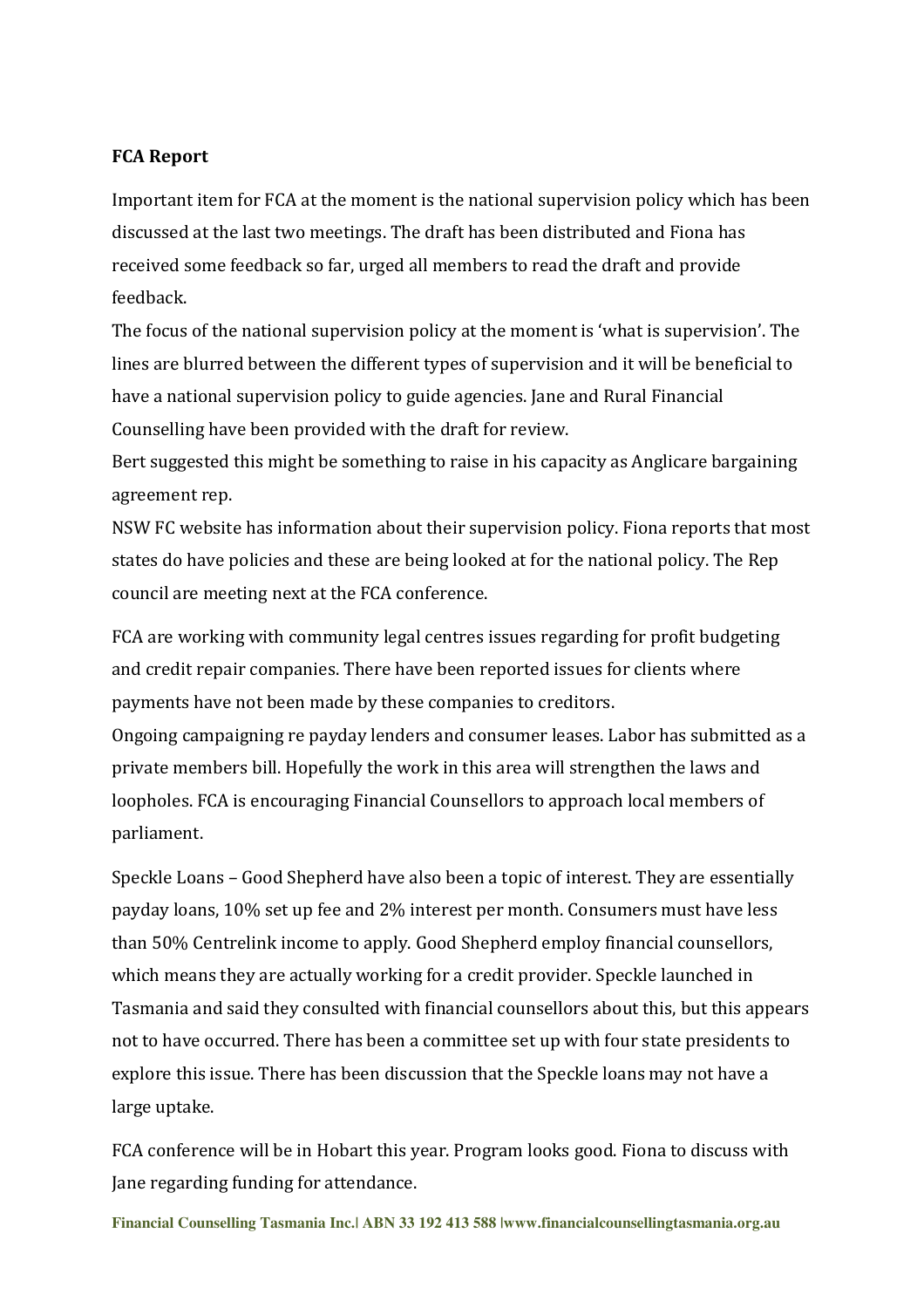#### **Program Updates**

#### Rural Business Tasmania

Paul reports that since Leigh left in late Jan they have been down a full time worker which has added some pressure. Recruitment is in progress for a new worker, expected to be finalised for April.

During this time they have been fortunate not to be run off their feet, but dry weather has had an impact and increases the level of demand, most noticeably in the past  $3 - 4$ weeks. The dry weather is impacting the dairy farming in NW of the state due to lack of rain needed for grass for feed. North and NE doing ok, it is dry but they have had some rain.

Wendy reported that the fruit fly issue may create increased demand. There is government funding available which will cover the loss of sale price. There is lots of paperwork involved to claim the funding, this may create a lot of work for FC's. Leigh's position was advertised, they had six suitable applicants, three from TAS.

#### David Phillips

Working one day per work across Devonport and Ulverstone Community Houses. He is mainly doing financial literacy work and occasional FC work. His contract is until the end of May, he is unsure what will happen after that.

#### Anglicare

Bert has reported on the Aurora partnership. He handed this over to Chris H last Friday who will be working Tues and Wednesday at Aurora. Overall this has been going well, there is a high workload and demand, the majority of the work is under usage applications over the phone, and there has been an impact made with HEAP visits. The work ethic and ethos is different at Aurora. The partnership is for 12 months, Aurora want this to continue.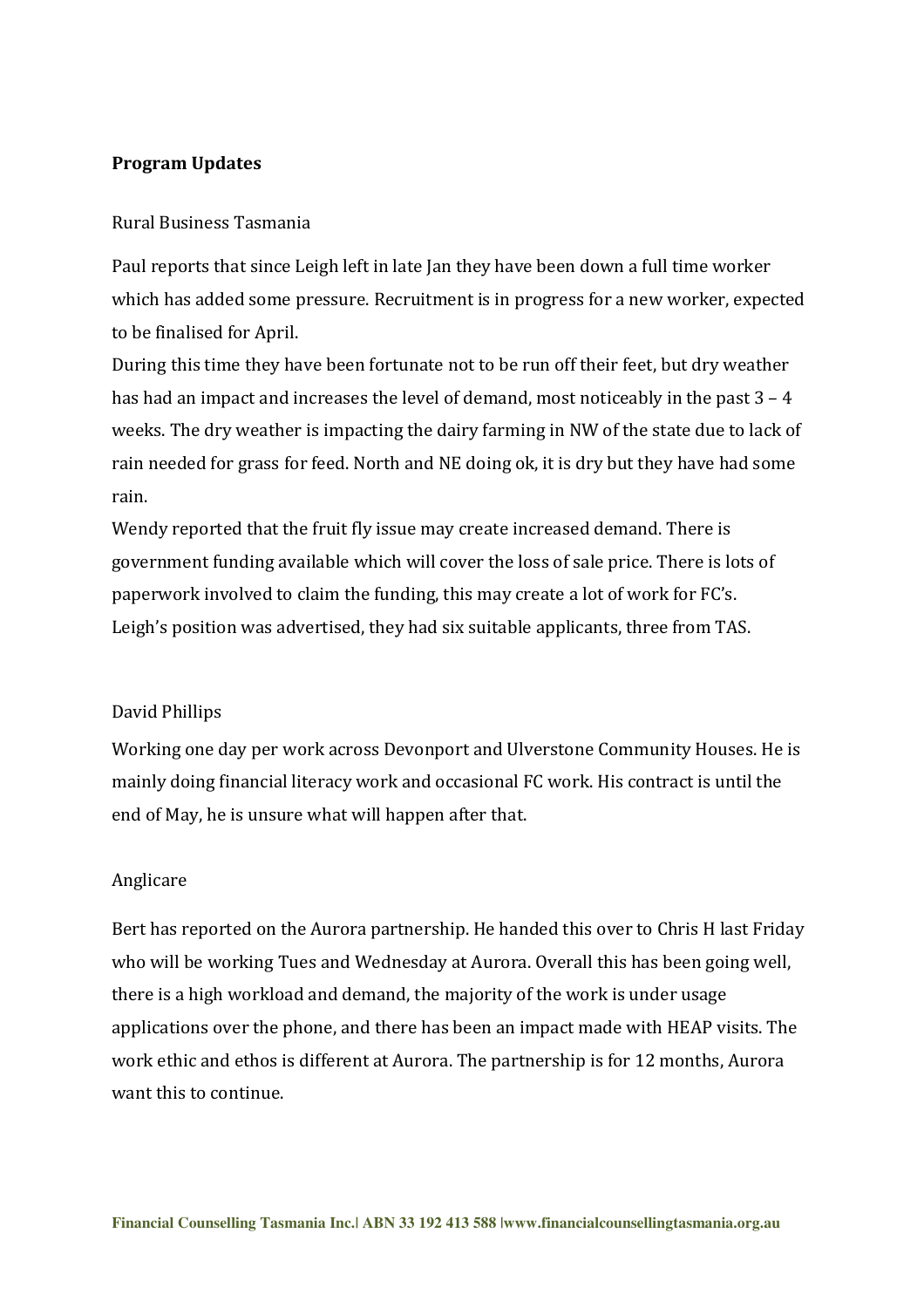Fiona reported on the MOU with UTAS. Ron is doing one day per fortnight in South and Danielle one day per fortnight in the North. The demand has increased with an average of 3 – 4 clients per day.

Overall FC work in South is very busy, appointments booked out well in advance.

Ross reports his prison referrals have ramped up. He has 92 service files and conducts 5 – 7 appointments per day, bookings are 2 – 3 weeks booked in advance. He is doing 100% of prison work with 95% current prisoners and 5% released prisoners requiring follow up.

The Financial Counselling Coordinator position has not been filled yet. This is being advertised again, Fiona has not heard anything further. This was meant to be advertised on the FCA website but isn't there at the moment. Fiona will follow this up.

#### **General Business**

Succession planning – with some FC's nearing retirement information is lost when workers retire or leave the organisation.

Bert has mentioned untapped resources at Aurora. There could be some interest for Aurora workers to become affiliate members and possibly access training.

Promoting Affiliate membership - Fiona will look into us promoting at the upcoming FCA conference. CSW's at Anglicare are also invited to attend the conference. Salvos and City Mission too may be interested in affiliate membership. The NSW FC website has a good section about membership and encourages creditor and affiliate membership. Ross at Lauren to look at this for when our website is updated.

Relationship with Legal services - Kelly mentioned a recent interaction with Consumer Action Law Centre in VIC. They were very helpful providing general information about consumer leases. They mentioned they don't hear from us often. Kelly suggested as a contact for general legal questions.

David reports when he was in Sydney he had a good relationship with Legal Aid which grew from an initial meeting to being able to contact them with questions and initiating referrals to and from financial counselling. David said there is a pro bono solicitor that attends the Ulverstone Community Centre. Suggested a meeting with legal aid may help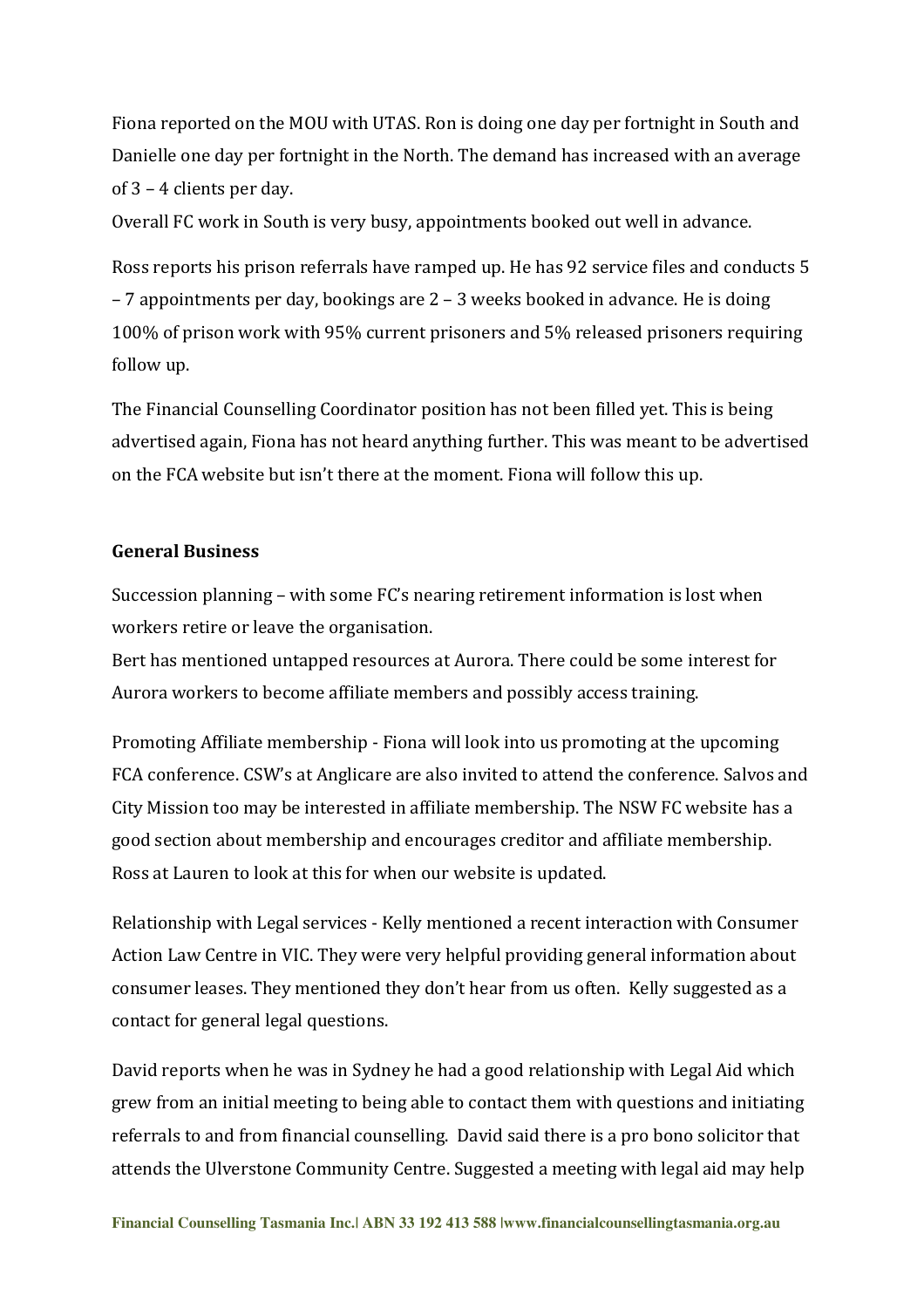facilitate a relationship.

Ross has been involved in a presentation at the prison with Community Legal, possibly a contact for us to start with.

Lauren said NW Legal community legal aid is helpful. Hobart Community Legal used to be very good, but not as much in previous years.

FCT Name Change – Last meeting this was discussed, changing to 'Association'. May be a good time to change it given the website will be updated. Ross will look into the licencing changes required, cost and what we need to do. We will then vote on changing the name.

#### **Actions**

Lauren and Ross - discuss FCT website; moving domain name, cost and registering. Lauren and Ross - look at NSW FC website at their membership/affiliate area for when our website is updated

Ross – explore if his community legal aid contact could help us to facilitate an ongoing relationship with legal services

Ross - look into the licencing changes required, cost and what we need to do to update FCT name

Fiona – pass on information re FCRC training when received Fiona – resend budget to anyone who did not receive it Fiona - discuss with Jane funding for FCA conference attendance Fiona – follow up Coordinator position advertising on FCA website Fiona – look into us promoting FCT affiliate membership at the upcoming FCA conference

All Members – read draft National Supervision Policy and provide feedback to Fiona All Members – approach local parliament re consumer leases/payday loans (if relevant)

Next FCT General meeting in May – could be conducted at the time of the FCA conference, proposed Monday 14th May 4pm – 5pm. To be confirmed.